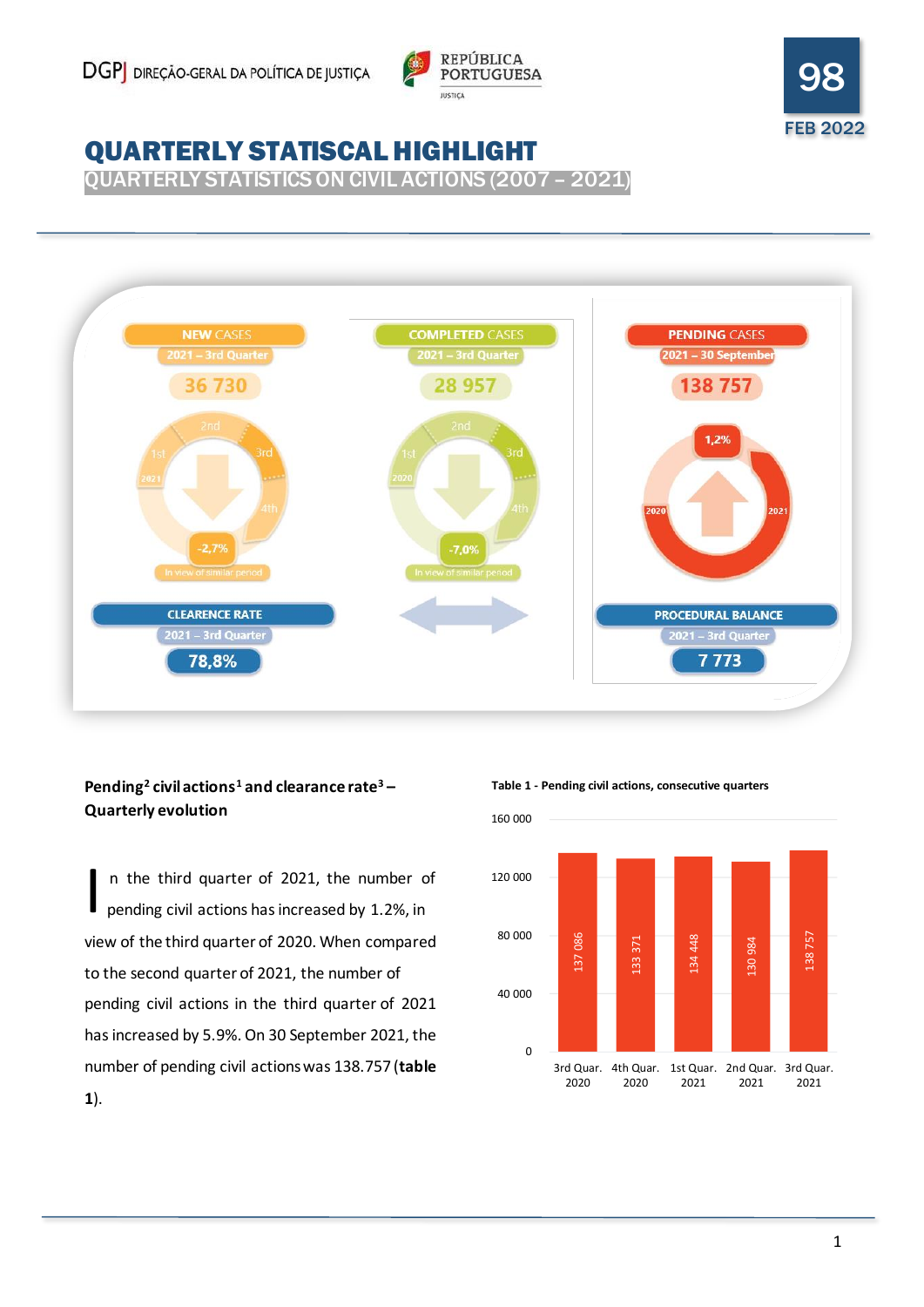98

The clearance rate (**table 2**), that measures the capacity of the system on a given moment to face the demand verified on that same moment, was of 78.8% in the third quarter of 2021. This result has the effect of the increase observed in the pendency at the end of this quarter. In the third quarters of 2020 and 2021, the period when judicial holidays occur, the clearance rate was under 100%. Table 3 - Pending civil actions, 3rd quarter<br>
Table 3 - Pending civil actions, 3rd quarter<br>
the effect of the increase observed in the pendency<br>
at the end of this quarter. In the third quarters of<br>
2020 and 2021, the peri



## **Pending civil actions, clearance rate and disposition time<sup>4</sup> – Similar periods**

etween the third quarter of 2007 and the third quarter of 2021 there was an accumulated decrease of 49.7% in the number of pending civil actions. In the similar periods corresponding to the third quarters of the years 2013 to 2021 a cumulative decrease of 46.4% was observed in the number of pending civil actions. Between the third quarter of 2020 and the third B

quarter of 2021, there was an increase of 1.2% in the number of pending civil actions (**table 3**).



In the third quarter of 2021, the clearance rate was 78.8%, an increase of 3.8 percentage points when compared to the minimum value of 75.0% recorded in the third quarter of 2013 (**table 4**).

**Table 4 - Clearance rate of the civil actions, 3rd quarter**



The calculation of the disposition time in the third quarter of 2019, was affected by the unusually high number of completed cases in that quarter, as a result of internal transfers arising from the application of Decree-Law 38/2019, of 18 March,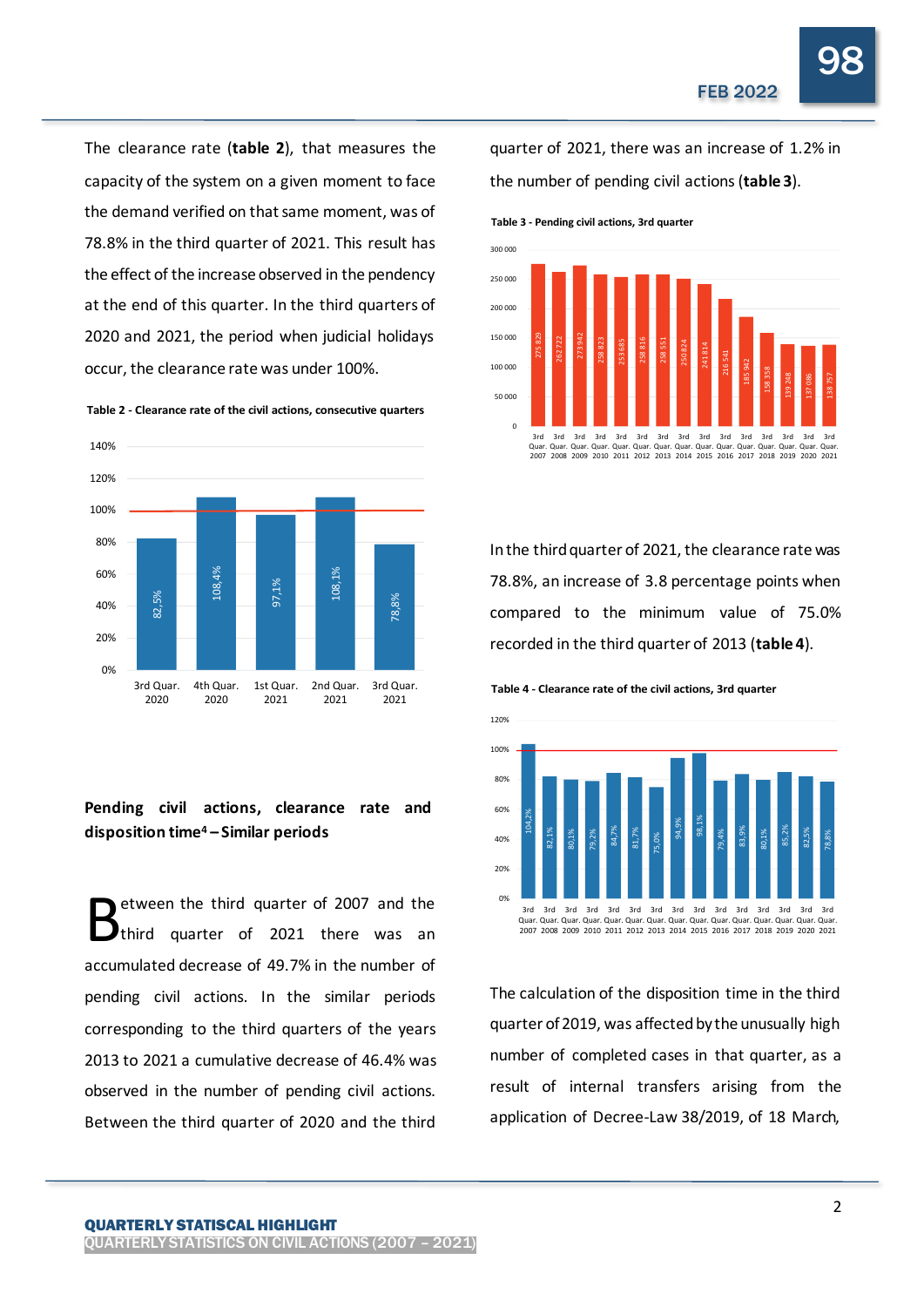98

which carried out a reorganisation of the 1st instance judicial courts (**table 5**), similarly to what happened in the third quarter of 2014 when Law 62/2013, of 26 August (Law on the Organisation of the Judicial System) came into force.



### **New and completed civil actions and procedural balance – Similar periods<sup>5</sup> <sup>6</sup>**

n the third quarter of 2019, the number of new and completed civil actions was unusually high, a consequence of the application of the aforementioned diploma, which carried out a reorganisation of the 1st instance judicial courts. In the third quarter of 2021, the number of completed civil actions was lower than the number of new civil actions (**table 6**). I As a quarter of  $\frac{1}{2}$  and  $\frac{1}{2}$  and  $\frac{1}{2}$  and  $\frac{1}{2}$  and  $\frac{1}{2}$  and  $\frac{1}{2}$  and  $\frac{1}{2}$  and  $\frac{1}{2}$  and  $\frac{1}{2}$  and  $\frac{1}{2}$  and  $\frac{1}{2}$  and  $\frac{1}{2}$  and  $\frac{1}{2}$  and  $\frac{1}{2}$  and  $\frac{1}{2}$ 



As a result, the procedural balance in the third quarter of 2021 was unfavourable, corresponding to 7.773 more cases (**table 7**).

**Table 7 - Procedural balance of the civil actions, 3rd quarter**



**Average duration<sup>7</sup> of completed civil actions – Similar periods**

egarding the average duration of completed civil actions in the third quarters between 2007 and 2021, it is possible to observe that the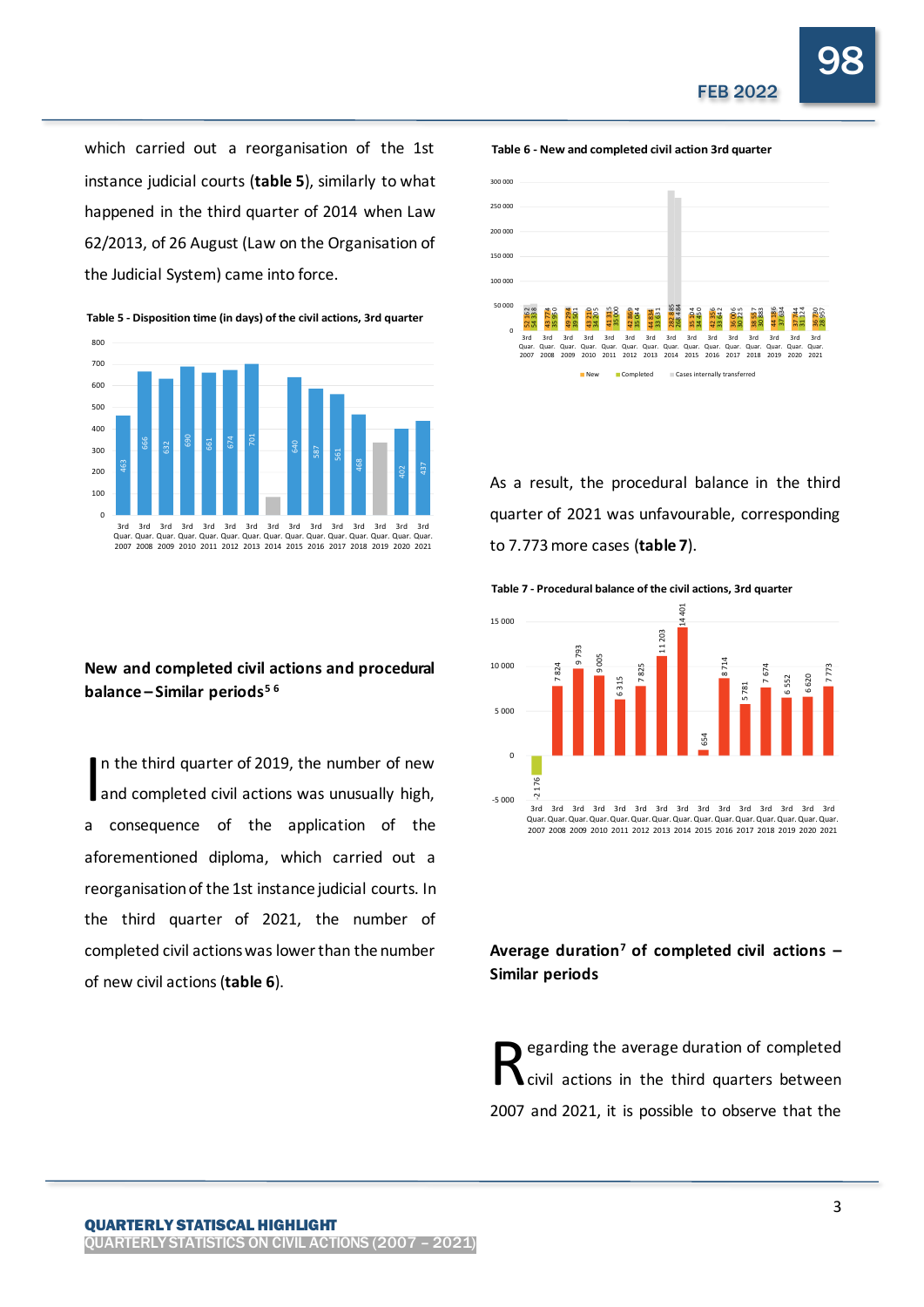98

value has ranged between 11 and 29 months. In the third quarter of 2021, when compared to the third quarter of 2007, there was a decrease of 17 months in the average duration of completed civil actions (going from 29 to 12 months). Considering the previous similar period of 2020, in the third quarter of 2021, there was an increase of 1 month in the average duration of competed civil actions, from 11 to 12 months (**table 8**).



#### **Distribution of the type of completed civil actions – third quarter of 2021**

onsidering the distribution of the type of completed civil actions in the third quarter of 2021, it is possible to assert that 36.5% corresponded to declarative actions, 9.3% to credit claims, 7.2% to seizures/objections, 4.5% to divorce and separation proceedings, 5.1% to C

QUARTERLY STATISCAL HIGHLIGHT QUARTERLY STATISTICS ON CIVIL ACTIONS (2007 – 2021) sundry judicial notifications and 4.4% to interim measures (**table 9**).

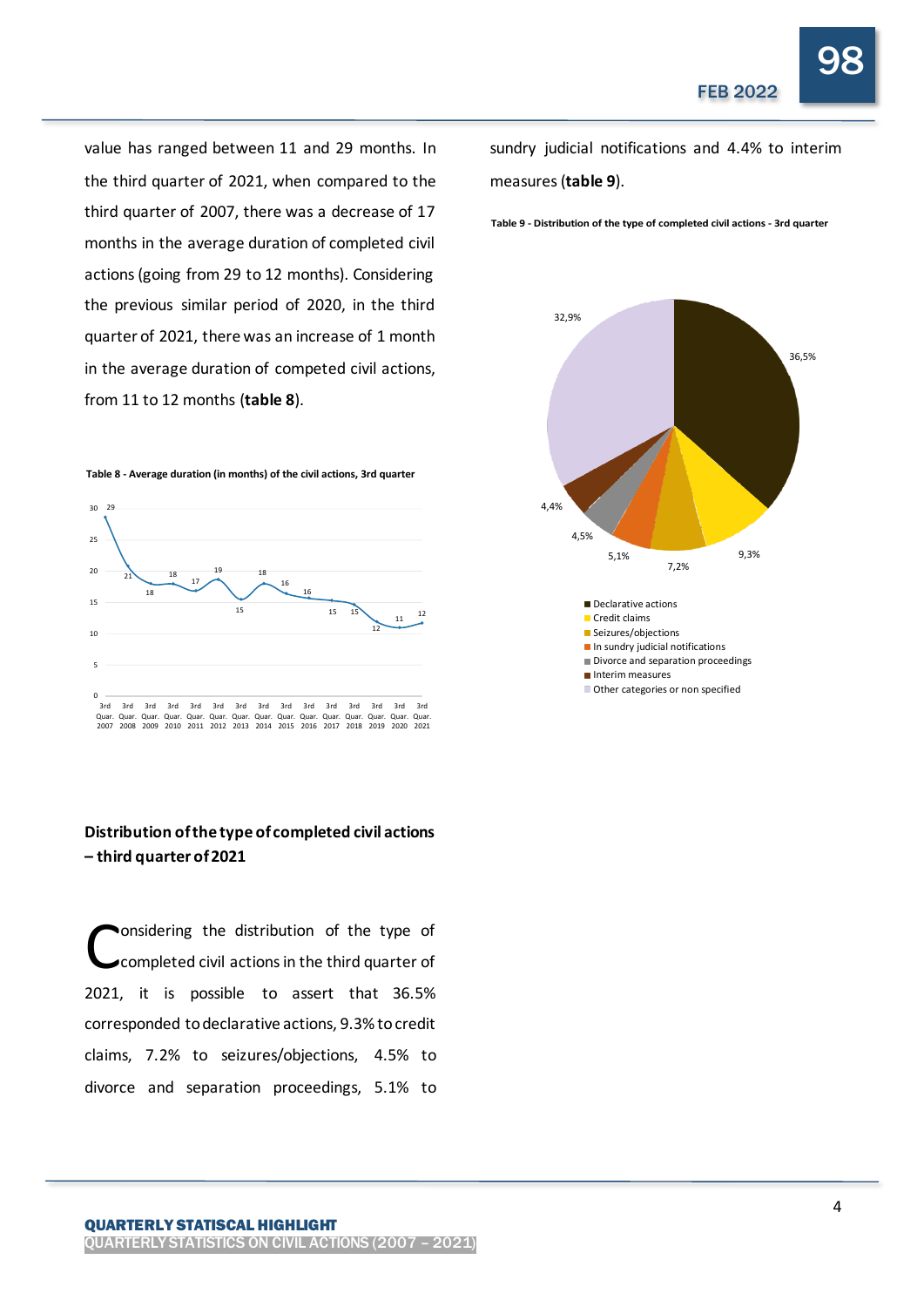#### *Footnotes*

 $1$  In the current statistical highlight, the civil actions do not comprise the enforcement actions, the bankruptcy, insolvency and company rescue cases, the special revitalization procedures and the special procedures for payment agreement, given that the behaviou r of these types of cases has been subject to analysis in autonomous quarterly statistical highlights (see quarterly statistical highlight 97 on civil enforcement actions and statistical highlight 96 on bankruptcy, insolvency and company rescue cases, on special revitalization procedures and on special procedures for payment agreement).

<sup>2</sup> Pending cases correspond to cases that have not yet had a final decision, judgment, sentence or order, in their respective instance, regardless of res judicata. These are cases that are waiting for acts or diligences to be carried out by the court, by the pa rties or by other entities. In certain types of cases, they may also be waiting for certain facts to occur or for a time period to run ou t. A suspended case is, for instance, a pending case, irrespective of the cause of suspension. A pending case is not necessarily a delayed case, as it may be a case that is running within the legal timeframes.

<sup>3</sup> The clearance rate corresponds to the ratio of the total volume of completed cases over the total volume of new cases. If equal to 100% the volume of new cases is equal to the completed ones, being the variation of the pendency zero. If greater than 100%, there is a recovery in the pendency. The higher this indicator is the higher the recovery in the pendency in that year. If less tha n 100%, the volume of new cases is higherthan the completed ones, generating pendency for the following year.

4 The disposition time is an indicator that measures, in days, the time that would be required to complete all the cases that are pending at the end of a specific period based on the rate of work done in that same time period, i.e., the number of completed cases in this period. Applied to a quarter, this indicator multiplies by 91.25 (average number of days in a quarter) the total of pending c ases at the end of the quarter divided by the total number of completed cases during that same period of time.

<sup>5</sup> In the 15 fourth quarters of 2007 to 2021 were registered, respectively, 52.162, 43.774, 49.294, 43.210, 41.315, 42.869, 44.834, 282.885, 35.104, 42.356, 36.006, 38.557, 44.186, 37.744 and 36.730 new civil actions and, also respectively, 54.338, 35.950, 39.501, 34.205, 35.000, 35.044, 33.631, 268.484, 34.450, 33.642, 30.225, 30.883, 37.634, 31.124 and 28.957 completed civil actions. However, from these totals, only 32.980, 41.302, 44.828, 40.734, 38.760, 40.532, 42.653, 38.078, 32.429, 39.968, 34.103, 36.211, 37.155, 35.328 and 34.608 new civil actions and 35.156, 33.478, 35.035, 31.729, 32.445, 32.707, 31.450, 23.677, 31.775, 31.254, 28.322, 28.537, 30.603, 28.708 and26.835 completed civil actions correspond to actual movements of beginning and end of the cases. The remaining 19.182, 2.472, 4.466, 2.476, 2.555, 2.337, 2.181, 244.807, 2.675, 2.388, 1.903, 2.346, 7.031, 2.416 and2.122 cases do not correspond to new civil actions or to civil actions that have been completed. These numbers on new and completed cases refer to the total of civil actions that have run internally between organic units/courts. They are not thus cases that have re -entered the justice system but cases that were completed in the organic unit/court from where they left and that have entered the organic units/courts to which they were transferred.

<sup>6</sup>The procedural balance corresponds to the difference between new and completed cases. If positive, there is an increase in the pendency. If negative, there is a decrease in the pendency.

 $7$  The average duration of a completed case in court corresponds to the period of time between the day in which the case began in the court first seized and the day it was completed, even if re -distributed, that is, between the day the case began in the court where it entered and the day it was completed in that same court or in any another court to which it has been redistributed. The co ncept of average duration used in this statistical highlight corresponds to the so-called duration of the initial case, to which the duration in the various courts where it has run is added.